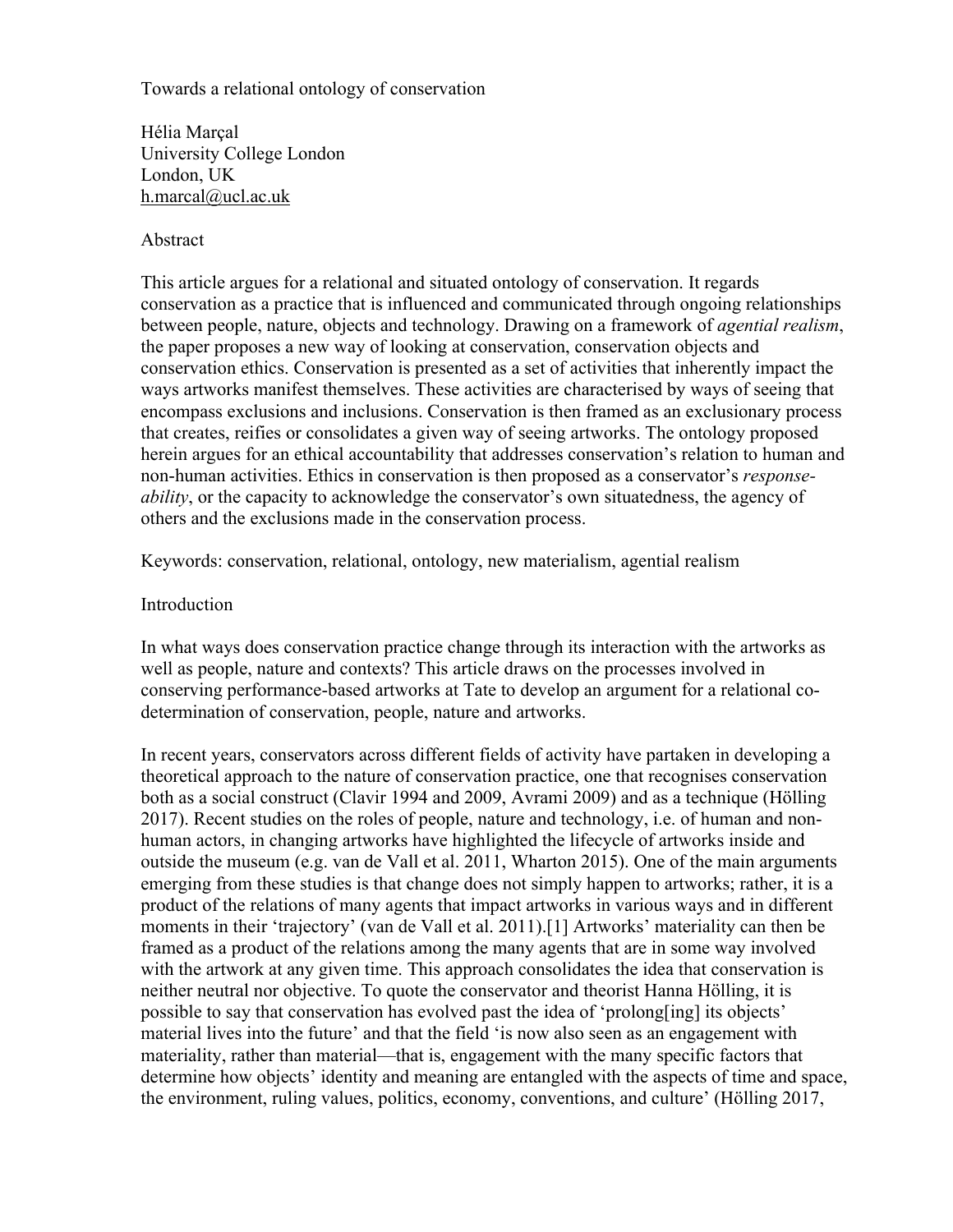89). Connecting conservation activities with the materiality of the artworks and objects leads to a wider recognition of the context in which conservation takes place and therefore the actions that make some materialities more explicit than others.

The importance of the museum ecosystem, its policies and procedures and the knowledge cultures that underpin conservation practice was at the core of the development of research projects such as the Marie Skłodowska-Curie Innovative Training Network New Approaches in the Conservation of Contemporary Art (NACCA) (2016–2019), led by Maastricht University, The Netherlands, and the Andrew W. Mellon-funded project Reshaping the Collectible: When Artworks Live in the Museum (2018–2021), led by Tate, London. Both projects are strongly influenced by the perspectives of the social sciences on 'practice theory', which reflect the dynamic relationship between humans and structures in the creation of social worlds.[2]

Another aspect linking these two projects is their focus on contemporary artworks, ranging from more 'traditional media' such as paintings to time-based media and performance art. The changing nature of these latter categories is particularly useful when studying not only how conservation activities adapt to new forms of artistic creation, but also how changes in the understanding of conservation impact the way we address the possible futures of artworks. Artworks characterised by performative behaviours can therefore lead to a rethinking of not only what conservation is and what it can become – and thus its ontology – but also the ethical ramifications of a particular way of practising conservation and its impact in the world (see Marçal 2019).

Focussing on practices, entanglements and interactions, this article explores the nature of both conservation and performance artworks in a museum setting. The next section summarises the main ideas underpinning this approach, which is based on a new materialist epistemology[3] called *agential realism* (Barad 2003, 2007). Artworks from Tate's collection help to illustrate how the relations of museum, conservation and performance give rise to a permanent process of relational unfolding.

Living in a material world

Using studies in quantum physics (specifically, those of Nils Bohr) and post-structuralist theories (Michel Foucault and Judith Butler), as well as Donna Haraway's feminist-influenced studies (especially her ideas around 'situated knowledges'; see Haraway 1988), the feminist scholar and physicist Karen Barad proposed a framework for how physical relationships materialise in the world, which she called agential realism.

Barad argued for an ongoing relation among matter, discourses and agents, putting forward a theory that not only recognises matter as an ongoing process (a verb, rather than a noun) but which also implies that the nature of phenomena, whether artworks, objects, museums, nature or people, is materialised through relational, inseparable connections. With a radical understanding of the relationships that make up the world, Barad argues for a 'relational ontology' (Barad 2003, 812) that posits an ongoing *intra*-relation between phenomenon and observer. For example, Barad develops an argument for the use of the prefix *intra* in referring to relationships, while *inter-action*, with the prefix *inter-*, refers necessarily to two distinct entities that undertake an action together. At a given moment, *intra*-actions imply that those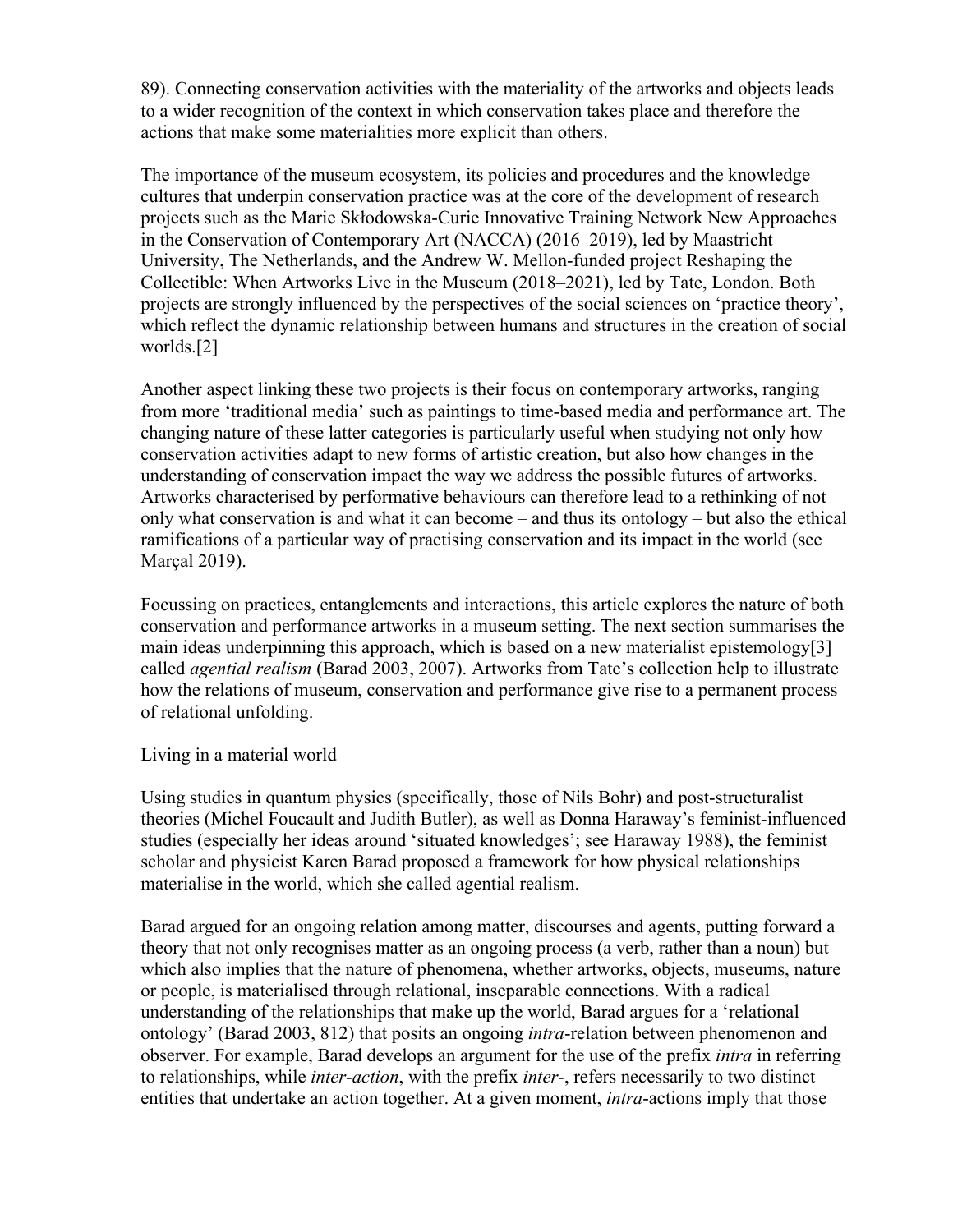entities are never distinct nor separated nor even pre-existing; thus, actions and agents not only relate to each other but indeed exist through these relational processes. The following sections refer to aspects that emerge from this relational ontology and contemplate how to facilitate a transformative ethical reconfiguration of conservation activities.

### *On intra-actions*

Looking at artworks in this context, in terms of analysing how they are materialised through their relationships, implies acknowledging and studying both those who intra-act with artworks and their agencies.

Agency can be understood as the explicit and implicit practices of agents that have consequences for the way things are seen, and for the way things are or can be. Agency is therefore the capacity to do something that has consequences in a given context. This is an important notion in understanding that the connection between people and non-human agents (objects, nature, technology and infrastructures) impacts how reality is perceived and acted upon. New materialist scholars recognise non-human agency as being on the same level as human agency, and these perspectives are relevant for object-led practices such as conservation.

The conservation of Mark Rothko's painting *Black on Maroon* (1958) serves as an example. Both the agency of the conservator and that of other people who might influence the artwork's biography, for example the artist, curators and public, need to be considered (Figure 1). The agency of a member of the public was particularly visible when a visitor graffitied the painting with black ink on 7 October 2012.<sup>[4]</sup> The ink is a non-human agent, and its characteristics (solubility, type of pigment, etc.) influenced the conservation treatment. The artist's interaction with the materials that ultimately resulted in the painting we now recognise as *Black on Maroon* also influenced the course of action (Barker and Ormsby 2015). The interaction between ink, painting (and all its constituents), conservators and their tools and contexts, conservation scientists and their instruments, the museum's structure and procedures, among other agents, is what made the conservation treatment happen; in other words, agency is performed through intra-actions.

Non-human agencies also influence the ongoing materialisation of artworks that, at first glance, seem to be solely dependent on human actions. The performance artwork *Balance of Power*, created by Jennifer Allora and Guillermo Calzadilla in 2007, for example, consists on an action performed by three people. Dressed in military uniforms, the three performers carry out yoga warrior poses, shifting from one warrior pose to another every 30 to 45 seconds (Figure 2). While partaking in this highly demanding physical activity, the performers must be aware not only of one another in the space, but also in the timing of the performance. Several non-human agents impact their activity, from the clothes they are wearing to the environmental conditions and even the devices used to temporally coordinate the performance. In the last activation of the piece at Tate Modern (2019), for example, performers used a smartphone app that allowed the phone to vibrate every 35 seconds, notifying the performers that it was time to change poses. The ease of receiving a notification was balanced by the struggles in synchronising the app across the three performers and the ability to feel the vibration during the performance.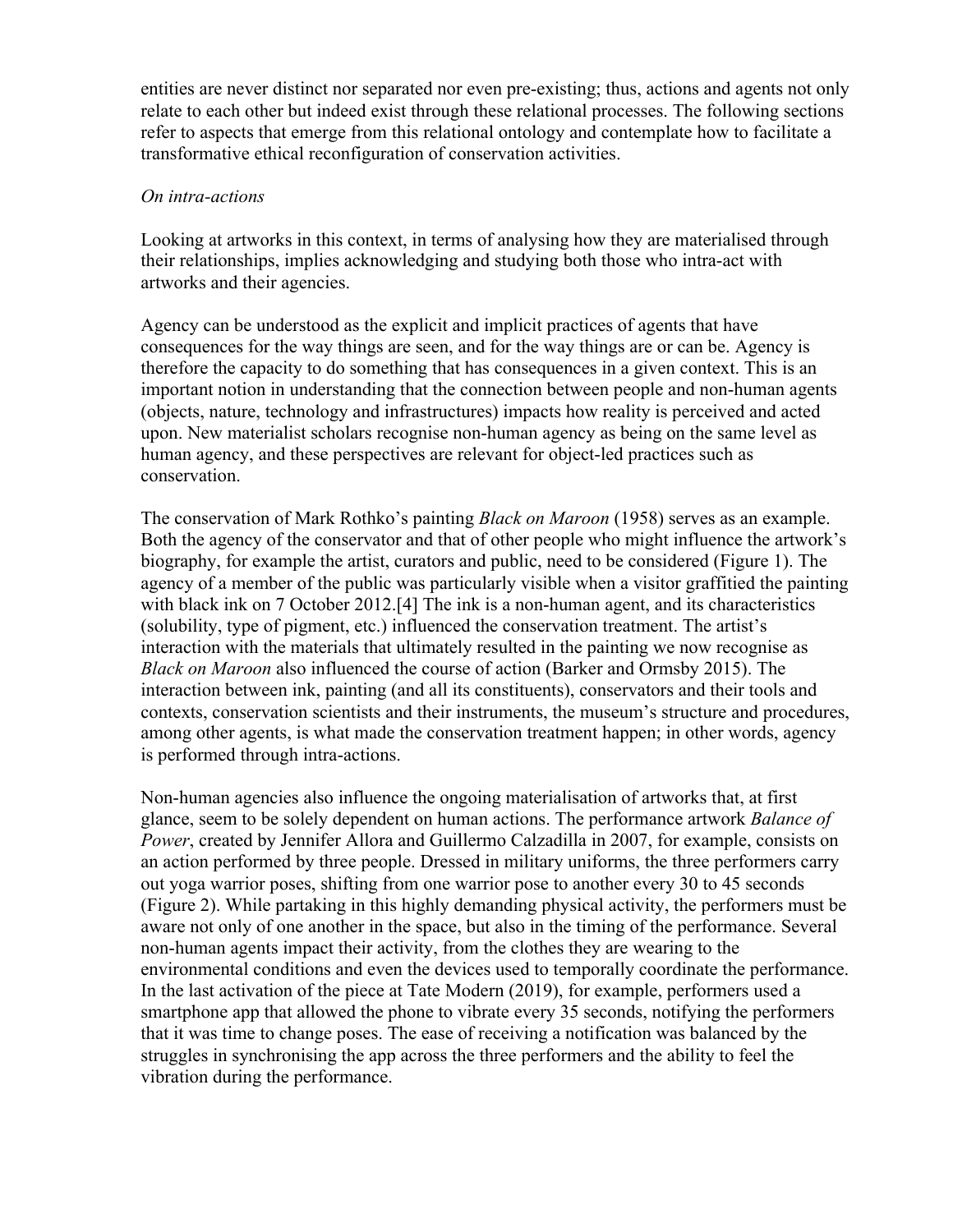Another example of the impact of non-human agents in the making of artworks is provided by the work *A Life (Black and White)* (1998–ongoing), created by Nedko Solakov. The performance work consists of an ongoing process of painting walls in a gallery space (Figure 3). The artwork requires a set of conditions for its activation: it needs to happen in a passage between two spaces, it must encompass continuous painting and repainting of the walls and has to be placed inside the gallery space. The water-based paint used to perform this work, of course, will intra-act with both the people who visit the gallery and the artworks that inhabit the spaces adjacent to the performance. The intra-actions between paint and artworks, the risk of paint within a gallery environment, influences the materialisation of the performance; to put it simply, the how, where and when of the performance. The notion of intra-action has repercussions in the way matter is understood: Solakov's artwork can be seen as a performance work, a conservation risk and some conjunction of these two categories. But do these ways of seeing impact conservation actions?

### *Agential cuts*

One natural consequence of considering the world as a product of intra-actions is the understanding that every act of knowing transforms both the knower and the known. This way of seeing knowledge-production activities means that every intra-action with an artwork changes the conservator. In that sense, not only do the conservator and the artwork change with that encounter, but possibly also conservation itself. This argument gains traction if the knowledge of matter is defined as occurring through acts of observation (or intra-actions), which are inevitably partial and situated.

Karen Barad calls these observations *agential cuts*, which can be understood as the frame through which any given phenomenon is observed. For example, the use of X-ray fluorescence spectroscopy (XRF) to analyse a given object generates only the set of data that the instrument can provide. Consequently, some aspects of the materials that constitute that object will become visible, but others will remain invisible. In this sense, XRF performs an agential cut in the process of knowledge-making. Frames are also part of the way humans understand the world. We all recognise how much our perspectives are grounded in our past experiences, and how our processes of knowledge production and decision-making are also products of our biases (Marçal 2014). For example, if a complex artwork with both sculptural and performance elements is acquired by a museum and that museum displays the work primarily as a sculpture, there is a risk that the features of the work related to performance will no longer be acknowledged or made visible. In this sense, institutional policies, agendas and procedures also influence the way we see an artwork and they will impact our own biases. Decisionmaking in conservation can also be influenced by other types of agential cuts, such as executive aspects concerning budgetary and material conditions, time and resources.[5] All of these form part of a conservator's situated practice.

Agential cuts resonate across conservation in different ways. The understanding of conservation as a practice dedicated to 'tangible cultural heritage' (ICOM-CC 2008), for example, might have contributed to the late adoption of conservation perspectives on intangible heritage, or even to a wider awareness of the inherent intangibility of all cultural heritage manifestations (after Smith 2006). A methodology that recognises agential cuts could help explain omissions, or assumptions such as that safeguarding the future of performance art is outside the realm of conservation. The same can be said about the differences between the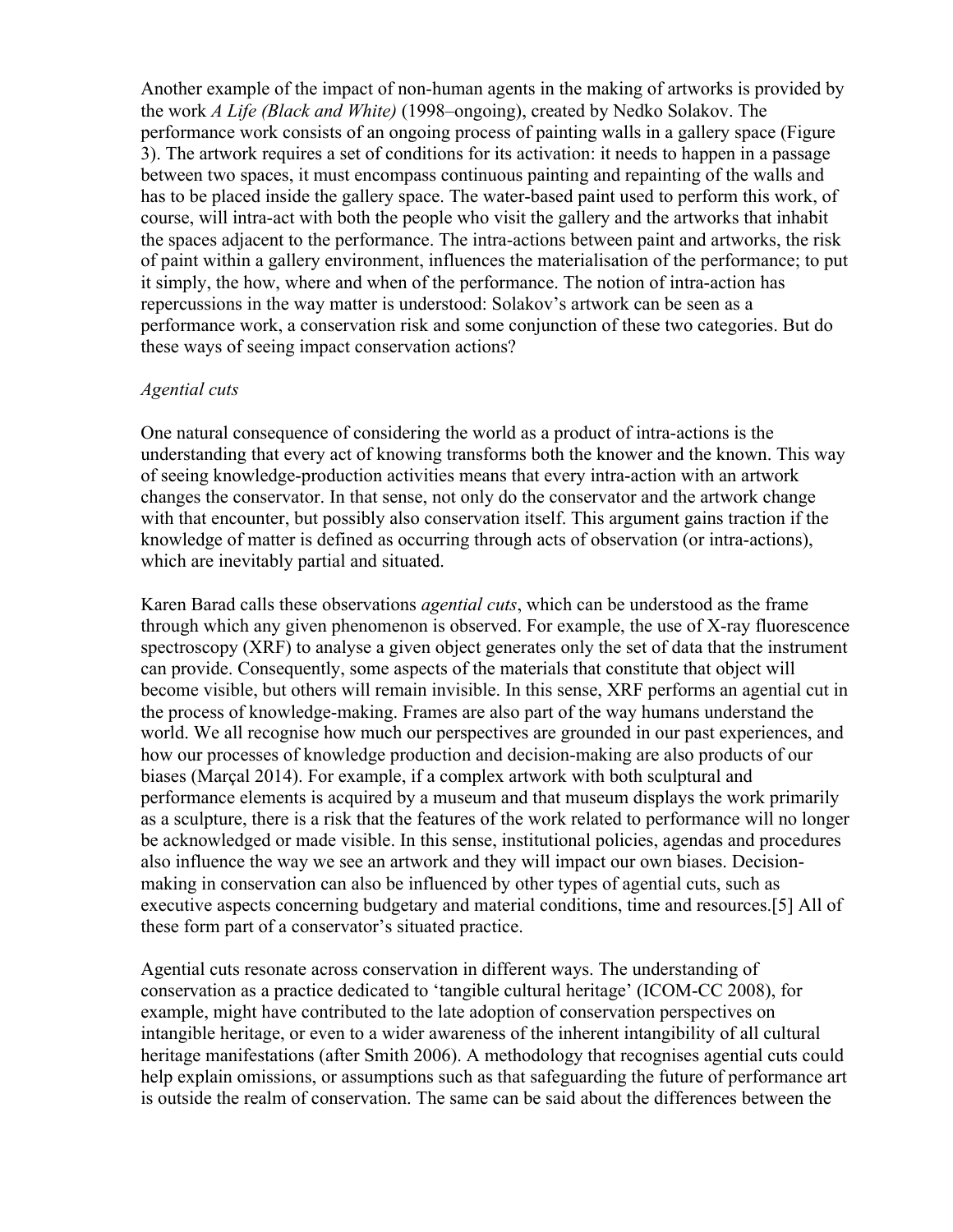conservation theories underpinning the care of 'traditional' media versus that of contemporary art. Discourses around the 'paradigm shift' afforded by contemporary art and its conservation create an ontological separation that would not exist otherwise. These agential cuts impact the way conservators understand artworks and standards of care. While it is clear that all conservation specialisms have complex distinctions regarding their conservation interventions, a critical analysis of conservation ontologies, i.e. the existence and actions of conservation in the world, shows that conservation paradigms are not all that different, but that agential cuts influence the ways artworks are cared for. Agential cuts can also be seen in the understanding of the key concepts that underpin conservation practice, such as condition, risk or even the idea of conservation. The notion of 'condition' serves an example. Thus, it is possible to say that an acceptable condition is usually associated with a stabilisation of the original materials. The association between conservation and stabilisation seems to be in contradiction to other forms of safeguarding (tangible and intangible) cultural heritage, such as the use of replicas. The unstable condition of objects could, however, be a trigger for considering other preservation strategies. This mode of thinking led to the creation of replicas of the Lascaux caves. The process is also in use in contemporary art conservation, whether in the replacement of sculptural objects or, through an expanded idea of replicas, in the migration of formats, the replacement of equipment or the activation of performance works. An understanding of the act of making replicas as one of the last strategies to consider (again, in opposition to stabilisation) implies an agential cut in itself. The stabilisation of an artwork's original materials might jeopardise its conservation, for example, when it implies the permanent maintenance of objects in storage such that further access is no longer possible (Taylor 2013). Understanding the condition of an artwork in such terms can be considered an agential cut that affects its ongoing materialisation: an artwork is kept stable but therefore becomes invisible, or a replica is made that enables access. Accordingly, conservation activities are reframed to reflect a given 'cut' about an artwork's current condition.

This exploration has highlighted some of the ways conservation activities engage in a process of observation that produces agential cuts*.* The impact of those cuts in the artwork's ongoing materialisation implies that conservation produces and consolidates certain manifestations, and that some aspects of an artwork will be made visible, while others will remain excluded both from discourse and from conservation practice.

### *Agential cuts: Inclusions and exclusions of the process*

The understanding that knowing is ultimately performative leads to an ongoing construction of what we are able to know. If what we observe, e.g. an artwork, or even conservation practice itself changes with our observation, there is an immense field of material possibilities that is afforded by these phenomena. This necessarily implies that neither artworks nor conservation practices have a fixed or true 'nature', but are constantly constructed in every act of observation, in every practice of knowing. Ways of knowing are then acts of excluding possibilities, and thus of performing agential cuts. The creation of a given existence against all others therefore entails a sense of both accountability and responsibility. Choosing one possibility over others, or observing an artwork through a given frame, can be considered as an ethical stance.

As conservators we are accountable for our cuts, as we are responsible for discovering how they mis- or un-represent other existences. Barad's proposal of an 'ethics of entanglement'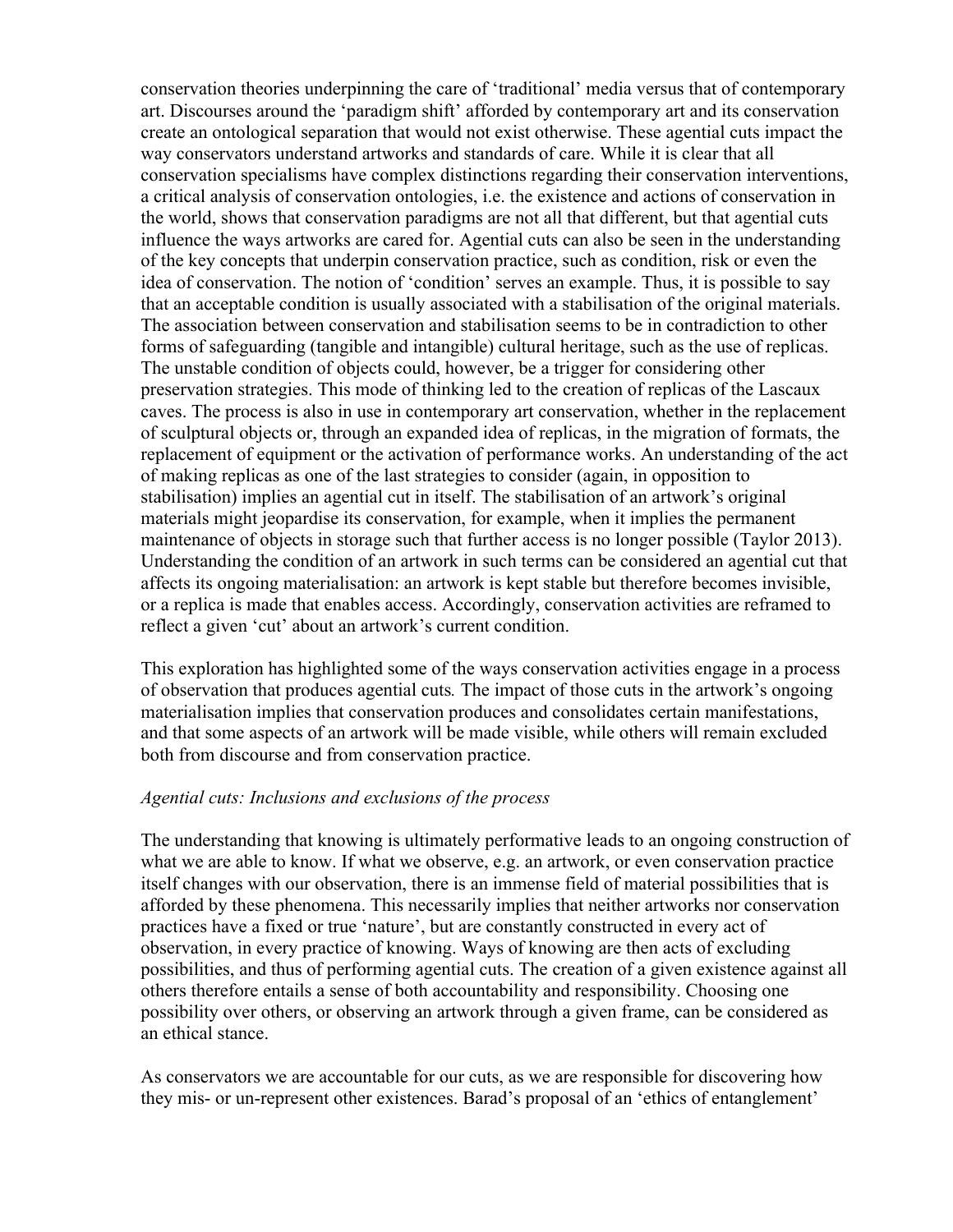precisely targets an individual's accountability across space, time and different ways of seeing and being in the world. She posits that

an ethics of entanglement entails possibilities and obligations for reworking the material effects of the past and the future. ... Our debt to those who are already dead and those who are not yet born cannot be disentangled from who we are. What if we were to recognize that differentiating is a material act that is not about radical separation, but on the contrary, about making connections and commitments? (Barad 2011, 150)

Accepting the ethical responsibility that comes every time we perform an agential cut is, for Barad, essential for creating a just world. In the framework of agential realism, this is done by recognising and connecting differences. Barad (2007) and other agential-realism-leaning scholars (such as Geerts and van der Tuin 2016) propose processes of highlighting previously excluded possibilities and connecting them to ongoing phenomena as a way of bringing new perspectives to the fore. The process, for Barad, is dependent on one's ability to respond to the Other in their own situatedness in time and space, or response-ability. This approach to ethical accountability links to a relational approach to conservation. Based on the earlier discussion about 'condition', it is possible to see that a strategy to bring together apparently competing approaches to this concept and the realisation of that strategy in conservation practice can come through an awareness about these cuts and what they exclude. There is an expectation that an oil painting needs to maintain a given state to be considered as being in an acceptable condition whereas the expectations regarding the 'condition' of contemporary artworks will be different. An acceptable condition for an artwork such as Solakov's *A Life (Black and White)* resides in its capacity to be activated in the museum space and, as noted above, the idea of condition is dependent on factors other than the artwork itself. An overarching notion of 'condition' able to express the ability to fulfil some pre-established function, whether one of a historical document, a performance artwork or a given aesthetic stimulus, would encompass the relational, and yet situated, nature of the conservation process. The response-ability of conservators would be realised by considering the multiple possibilities for the artwork and the interactions that make it what it is, thereby opening the field for what it could be. Arguing for a given materiality – and putting forward a reasoning for including some aspects of the artwork and excluding many others – is a way of expressing a conservator's response-ability. A broader awareness of the impact of decision-making in the ontologies of both artworks and conservation helps to foster a wider understanding of conservation. Considering *accountability* as something that brings us together reframes it to refer to our responsibility to another, whether people, artworks, spaces, technology or nature. If conservation ontology is relational and ethical decision-making needs to encompass our relation with the Other, how can we bring multiple social others into our decision-making processes?

Practices of entanglement: Rethinking ethics through the relational

This article discussed how conservation and performance art are co-constituted through processes of situated knowledge production. It argues for the recognition of conservation as a practice in a constant and recursive state of unfolding. In this sense, the museum is a place where objects and subjects are created through practices, and practices consolidate or refute our understanding of the artworks we aim to preserve. Perspectives stemming from agential realism are useful to dilute long-standing oppositions and to frame conservation actions as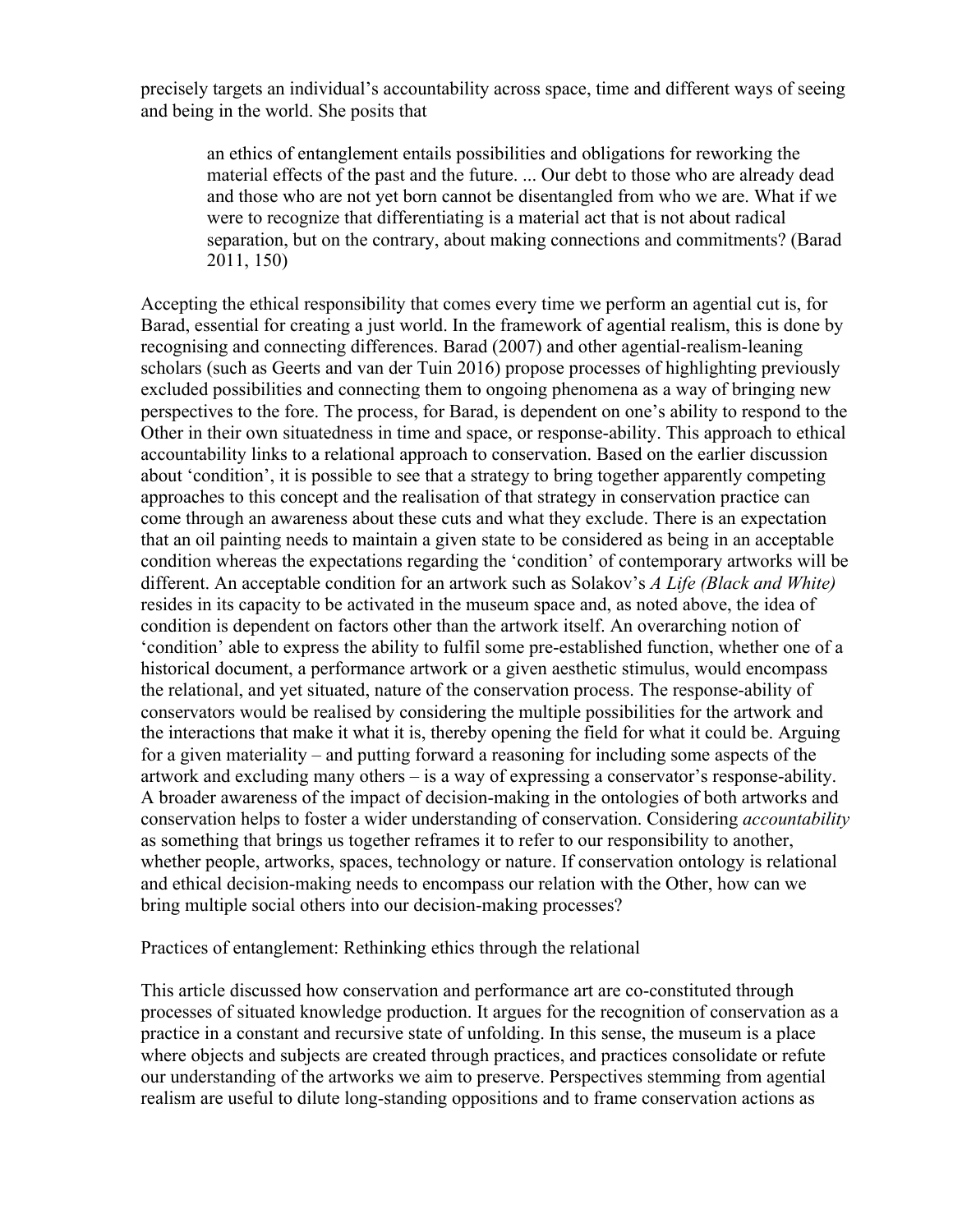agential cuts that impact the ways artworks are manifested. Identifying the exclusions and inclusions inherent to those processes is thus paramount both to moving from dialectical views of objects and their care and to transcending disciplinary and political boundaries in conservation practice and ethics.

In proposing a relational ontology of conservation, this article has also helped reframe conservation ethics as a *response-ability* towards the Other, which includes human and nonhuman agents. The recognition of the wider ethical stance of conservation is an important step in rethinking the way we approach objects and their care. At the same time, it also highlights the need to think of conservation as a practice that not only reacts to the objects and their context but that can also be shaped by them and by the people who give them meaning.

# Acknowledgements

This article was developed within the framework of the Andrew W. Mellon Foundationfunded project *Reshaping the Collectible: When Artworks Live in the Museum* (Tate, 2018– 2021). Thank you to Pip Laurenson, Head of Collection Care Research, and Louise Lawson, Time-based Media Conservation Manager, for their ongoing support and insights. I began studying performance art and conservation through the lens of new materialism during my doctoral project (2013–2018). Thank you to my supervisor and all the evaluators for important discussions that inevitably tailored my intra-actions with performance art, agential realism, conservation and the museum.

# **Notes**

1 Based on the notion of cultural biography of objects (via Gosden and Marshall 1999, Hoskins 2006, and Kopytoff 1986), understanding an artwork's biography means accepting the artwork's changeability and acknowledging that such change can happen over time and be induced by the interaction of the artwork with multiple agencies.

2 Although both projects articulate perspectives that link to overall research on practice theory, it is important to mention that NACCA does so through the writings of Theodore Schatzki (see, for example, Schatzki 2002), while Reshaping the Collectible develops its approach through Knorr-Cetina's work on epistemic cultures (Knorr-Cetina 1999).

3 New materialism is a growing field that encompasses multiple perspectives. Drawing on Marxist theories of labour and what has been considered a new wave of feminist studies, new materialist scholars reject binary ways of seeing the world.

4 See 'Rothko painting defaced at Tate Modern', *The Guardian,* 7 October 2012. Available at www.theguardian.com/artanddesign/2012/oct/07/rothko-painting-defaced-tate-modern (accessed 12 November 2019).

5 Barad calls the structures or media, whether human or non-human, that allow for the measurement of an emergent property *apparatus*. For example, an XRF machine is an apparatus that is used to identify (or measure) atomic elements in objects, while our eyes are apparatus we use to identify (or measure) the sampling area. The author develops her notion of apparatus by departing from Foucault's homonymous use of the term, criticising his definition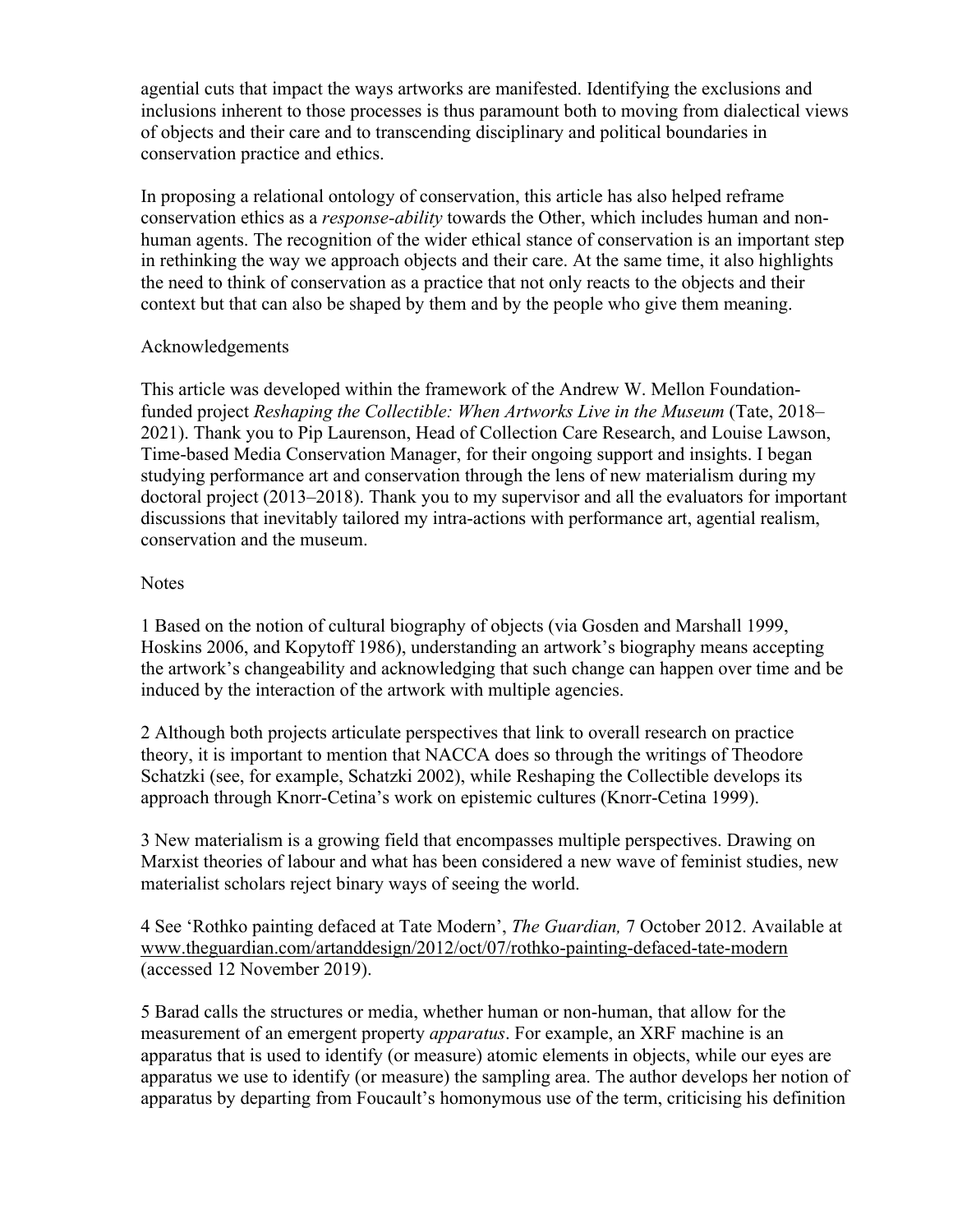as failing to encompass how an apparatus changes and is changed by the phenomena it measures.

### References

Avrami, E. 2009. Heritage, values, and sustainability. In *Conservation: Principles, dilemmas and uncomfortable truths*, eds. A. Richmond and A. Bracker, 184–96. Oxford/London: Butterworth-Heinemann/Victoria and Albert Museum.

Barad, K. 2003. Posthumanist performativity: Toward an understanding of how matter comes to matter. *Signs: Journal of Women in Culture and Society* 28(3): 801–31. https://doi.org/10.1086/345321.

Barad, K. 2007. *Meeting the universe halfway: Quantum physics and the entanglement of matter and meaning*. Durham: Duke University Press.

Barad, K. 2010. Quantum entanglements and hauntological relations of inheritance: Dis/continuities, spacetime enfoldings, and justice-to-come. *Derrida Today. Special issue: Deconstruction and science* 3(2): 240–68. DOI: 10.3366/drt.2010.0206.

Barad, K. 2011. Erasers and erasures: Pinch's unfortunate 'uncertainty principle. *Social Studies of Science* 41(3): 443–54.

Barad, K. 2012. Karen Barad: What is the measure of nothingness: Infinity, virtuality, justice. In *100 Notes, 100 thoughts*, 34 pp., Documenta Series, 099. Basel: Hatje Cantz.

Barker, R. and B. Ormsby. 2015. Conserving Mark Rothko's *Black on Maroon* 1958: The construction of a 'representative sample' and the removal of graffiti ink. *Tate Papers*, no. 23, Spring 2015. https://www.tate.org.uk/research/publications/tate-papers/23/conserving-markrothkos-black-on-maroon-1958-the-construction-of-a-representative-sample-and-the-removalof-graffiti-ink (accessed 5 October 2020).

Clavir, M. 1994. Preserving conceptual integrity: Ethics and theory in preventive conservation. *Studies in Conservation* 39(sup. 2: *Preprints of the Contributions to the Ottawa Congress, 12–16 September 1994 – Preventive Conservation: Practice, Theory and Research*): 53–7.

Clavir, M. 2009. Conservation and cultural significance. *In Conservation: Principles, dilemmas and uncomfortable truths*, eds. A. Richmond and A. Bracker, 139–49. Oxford/London: Butterworth-Heinemann/Victoria and Albert Museum.

Taylor, J. 2013. Intergenerational justice: A useful perspective for heritage conservation. *CeROArt* [online] HS | 2013 (Conservation: Cultures and Connections). https://journals.openedition.org/ceroart/3510 (accessed 5 October 2020).

Geerts, E. and I. van der Tuin. 2016. Diffraction & reading diffractively. In *New materialism: How matter comes to matter.* Almanac. http://newmaterialism.eu/almanac/d/diffraction (accessed 5 October 2020).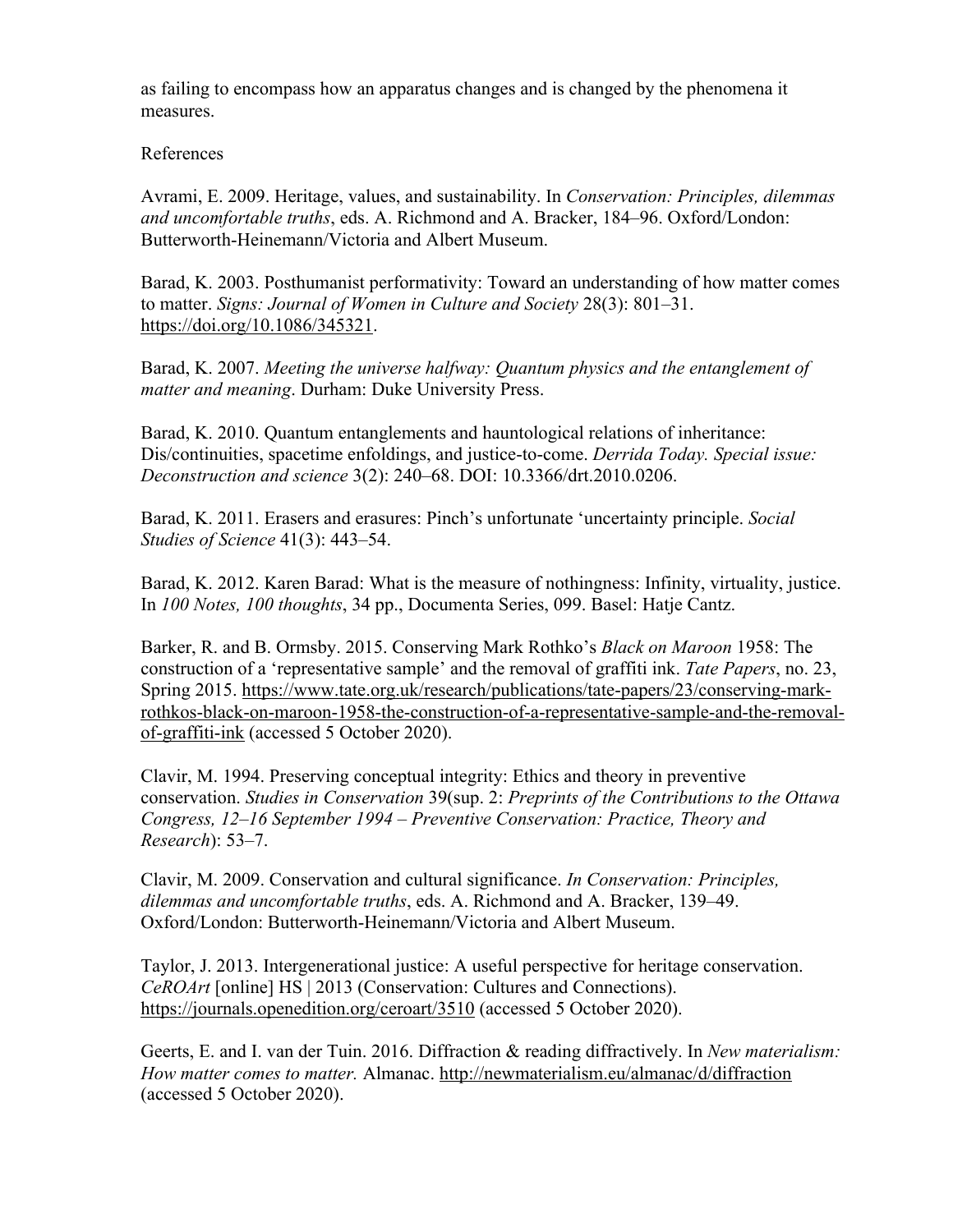Gosden, C. and Y. Marshall. 1999. The cultural biography of objects. *World Archaeology* 31(2): 169–78.

Haraway, D. 1988. Situated knowledges: The science question in feminism and the privilege of partial perspective. *Feminist Studies* 14(3): 575–99.

International Council of Museums-Committee for Conservation (ICOM-CC). 2008. Terminology to characterize the conservation of tangible cultural heritage. http://www.icomcc.org/242/about-icomcc/what-is-conservation/#.X1oNY3lKjIV (accessed 5 October 2020).

Hölling, H.B. 2017. The *technique* of conservation: On realms of theory and cultures of practice. *Journal of the Institute of Conservation* 40(2): 87–96. DOI: 10.1080/19455224.2017.1322114.

Hoskins, J. 2006. Agency, biography and objects. In *Handbook of material culture*, ed. C. Tilley, W. Keane, S. Kuechler, M. Rowlands, and P. Spyer, 74–84. London: SAGE Publications Ltd.

Knorr-Cetina, K. 1999. *Epistemic cultures. How the sciences make knowledge*. Cambridge, MA: Harvard University Press.

Kopytoff, I. 1986. The cultural biography of things: Commoditization as a process. In *The social life of things. Commodities in cultural perspective*, ed. A. Appadurai, 64–91. Cambridge: Cambridge University Press.

Marçal, H. 2019. Contemporary art conservation. Article published as part of the research project Reshaping the Collectible: When Artworks Live in the Museum, Tate, 2019. https://www.tate.org.uk/research/reshaping-the-collectible/research-approach-conservation (accessed 5 October 2020).

Marçal, H., R. Macedo, and A.M. Duarte. 2014. The inevitable subjective nature of conservation: Psychological insights on the process of decision-making. In *Building Strong Culture through Conservation. ICOM-CC 17th Triennial Conference Preprints, Melbourne, 15–19 September 2014,* ed. J. Bridgland, art. 1904. Paris: International Council of Museums. Available at https://www.icom-cc-publications-online.org/.

Schatzki, T.R. 2002. *The site of the social: A philosophical account of the constitution of social life and change*. Pennsylvania, PA: Penn State University Press.

Smith, L. 2006. *Uses of heritage*. London: Routledge.

van de Vall, R., H. Hölling, T. Scholte, and S. Stigter. 2011. Reflections on a biographical approach to contemporary art conservation. In *Cultural Heritage/Cultural Identity: The Role of Conservation. ICOM-CC 16th Triennial Conference Preprints, Lisbon, 19–23 September 2011*, ed. J. Bridgland, 8 pp. Almada: Critério Produção Gráfica, Lda. [for the] ICOM Committee for Conservation. Available at https://www.icom-cc-publications-online.org/.